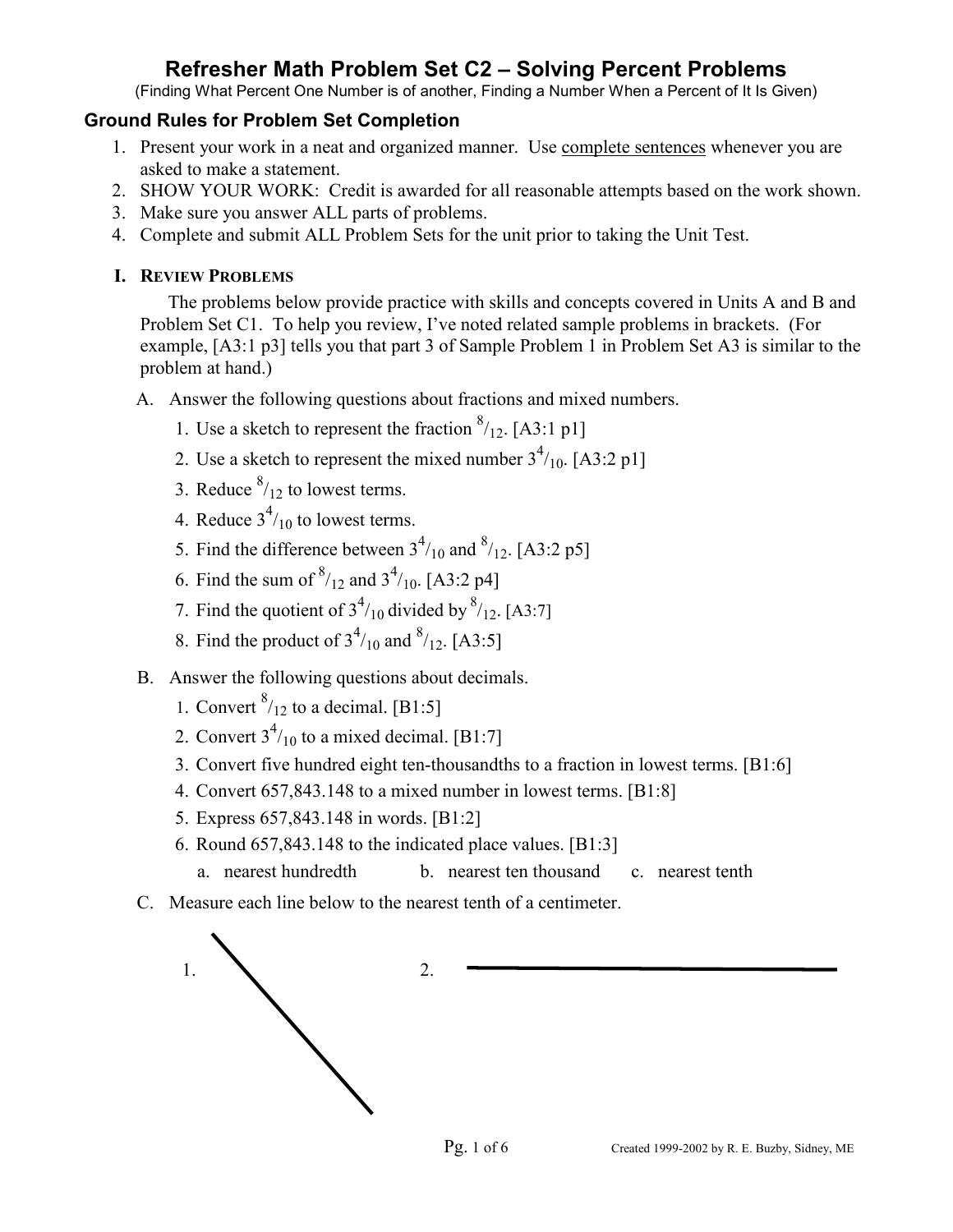(Finding What Percent One Number is of another, Finding a Number When a Percent of It Is Given)

 D. Fill in the blanks of the fraction/decimal/percent equivalence table below. The first row is done for you, as an example.

|     | <b>Fraction   Decimal  </b> | <b>Percent</b> |
|-----|-----------------------------|----------------|
| 7/8 | 0.875                       | 87.5%          |
| 3/4 |                             |                |
|     | 11                          |                |
|     |                             | 34.8%          |

 E. [12] Simplify by performing the indicated operations. For fraction problems, give your answer as a proper fraction or mixed number in lowest terms.

| 1. $12.606 - 8.492 \div 2.2 =$   | 2. $4^3/8 + 2^3/4 \cdot \frac{4}{5} =$   |
|----------------------------------|------------------------------------------|
| 3. $(12.606 - 8.492) \div 2.2 =$ | 4. $(4^3/8 + 2^3/4) \cdot \frac{4}{5} =$ |

For Problems F through J, completely solve all parts using steps (*i*), (*ii*), and (*iii*) below.

- *i*. State what it is you are to find. Give your answer as a complete sentence.
- *ii*. Solve the problem, showing your work.
- *iii*. State the answer in a complete sentence.
- F. Gail has 21 coins,  $\frac{3}{7}$  of which are quarters. How many quarters does Gail have?
- G. After driving 322 miles it took 16.4 gallon's to fill the gas tank on Larry's truck. If the gas tank on Larry's truck holds a total of 19.2 gallons, how far could he drive on one tank of gas at this mileage? Round to the nearest tenth of a unit during your calculations.
- H. Mike needs three boards of lengths  $13^{1/4}$  inches,  $15^{1/2}$  inches, and  $22^{7/8}$  inches for a project he is working on. If he cuts the boards from one that is six feet long, what is the length of the remaining piece?
	- I. You buy five cans of soup at  $69¢$  each and a gallon of skim milk for \$2.39. How much change should you get if you pay with a ten-dollar bill?
	- J. Use the Simple Interest Formula  $(I = PRT)$ , where  $I =$  interest,  $P =$  principle,  $R =$  interest rate, and  $T =$  time) to answer the following.

 Olif and Margaret invested \$5000 for three years at an annual rate of 4.75% (simple interest). How much did they earn in interest?

#### **II. FINDING WHAT PERCENT ONE NUMBER IS OF ANOTHER**

When dealing with percent problems it is often helpful to use the proportion shown at the right. If we know any two of the three items (Part, Whole, or Percent) we can then use cross-multiplication to solve for the third. Sample Problems 1 (below) and 2 (in Section III: Finding a Number When a Percent Is Given) illustrate this approach to solving percent problems.

| Part<br>Whole |    | Percent<br>100        |
|---------------|----|-----------------------|
| $\mathbf{e}$  | or | $\frac{6}{10}$<br>100 |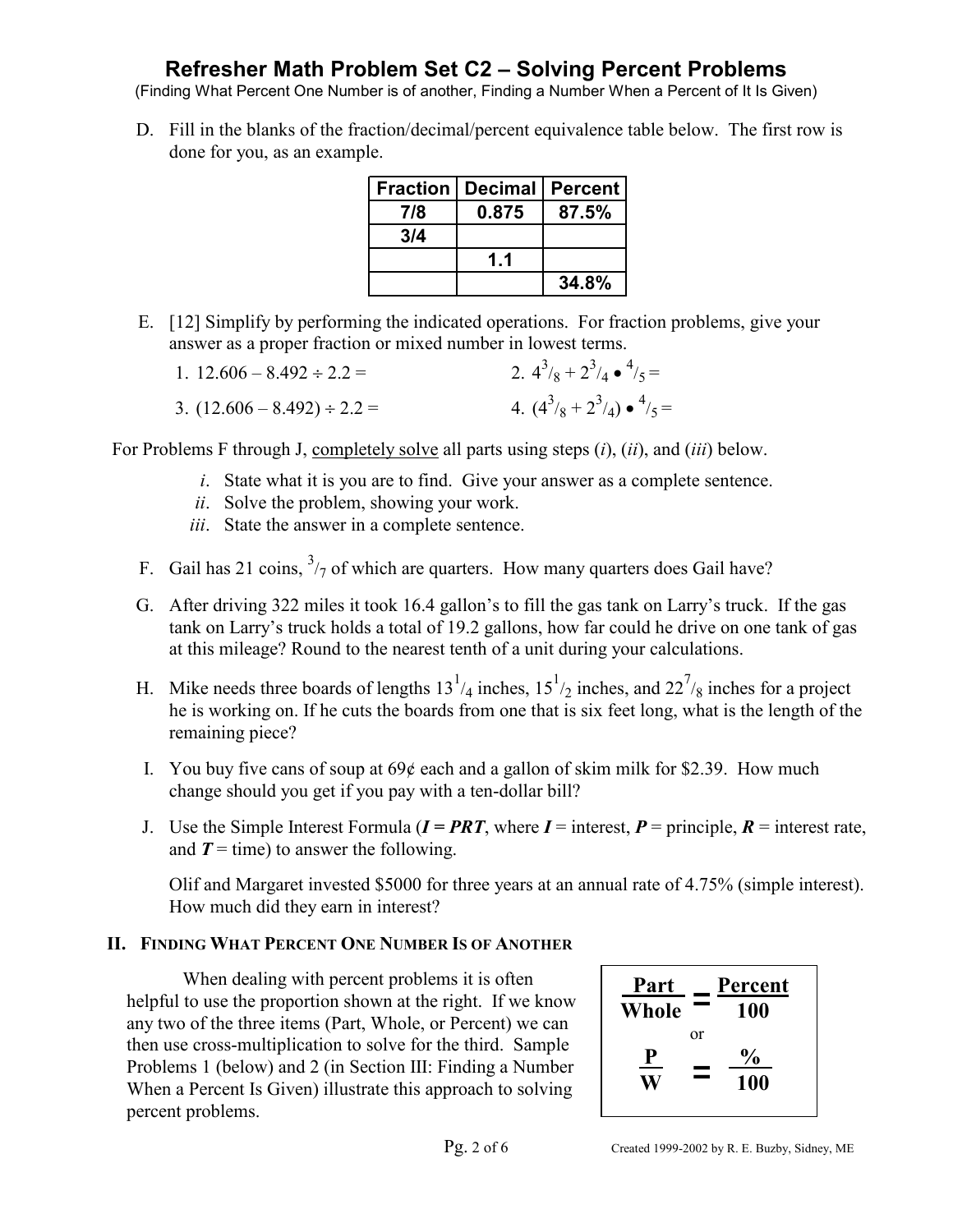(Finding What Percent One Number is of another, Finding a Number When a Percent of It Is Given)

| <b>SAMPLE PROBLEM 1 WITH SOLUTION</b>                                                                                                                                                                                                                                                                                                            |                                                                                                                                                                                                                        |  |  |  |  |
|--------------------------------------------------------------------------------------------------------------------------------------------------------------------------------------------------------------------------------------------------------------------------------------------------------------------------------------------------|------------------------------------------------------------------------------------------------------------------------------------------------------------------------------------------------------------------------|--|--|--|--|
| A. Problem: Twenty-four is what percent of sixty?                                                                                                                                                                                                                                                                                                |                                                                                                                                                                                                                        |  |  |  |  |
| <b>Solution</b> : 1. Determine what is known about the Part,<br>the Whole, and Percent.<br>2. Substitute the known information into the<br>Percent Proportion $(^{P}_{W} = \frac{\%}{100})$ .<br>3. Cross-Multiply.<br>4. Divide by the coefficient (number in front                                                                             | Part = 24, Whole = $60$ ,<br>1.<br>Percent is unknown<br>$^{24}/_{60} = x/_{100}$<br>2.<br>$60 \bullet x = 24 \bullet 100$<br>3 <sub>1</sub><br>$60x = 2400$<br>4. $x = 40\%$                                          |  |  |  |  |
| of) the unknown.<br>B. <b>Problem</b> : A stereo is on sale for \$45 off the original<br>price of \$460. To the nearest tenth of a<br>percent, what is the percent of the discount<br>off the original price?                                                                                                                                    |                                                                                                                                                                                                                        |  |  |  |  |
| Solution: 1. Determine what is known about the Part,<br>the Whole, and Percent.<br>2. Substitute the known information into the<br>Percent Proportion $\binom{P}{W} = \frac{\%}{100}$ .<br>3. Cross-Multiply.<br>4. Divide by the coefficient (number in front<br>of) the unknown.<br>5. Round your answer to the nearest tenth of<br>a percent. | Part = 45, Whole = 460,<br>$1_{\cdot}$<br>Percent is unknown<br>$45/460 = x/100$<br>2.<br>460 $\bullet x = 45 \bullet 100$<br>3 <sub>1</sub><br>$460x = 4500$<br>$x = 9.7826\%$<br>$\overline{4}$<br>$x = 9.8\%$<br>5. |  |  |  |  |

 A. Find the following, round your answers to the nearest tenth of a percent. Refer to Sample Problem 1A as needed. For more practice, see pages 110 and 111 of Contemporary's Number Power 2 work-text.

- 1. 15 is what percent of 25? 2. What percent of 96 is 14?
- 3. 120 is what percent of 310? 4. What percent of 8400 is 460?
- 5. 9000 is what percent of 5000? 6. What percent of 68 is 244?
- B. Completely solve problems B1 through B4 using steps (*i*), (*ii*), and (*iii*) below. Refer to Sample Problem 1B on the previous page, as needed. For more practice, see pages 112–114 of Contemporary's Number Power 2 work-text.
	- *i*. State what it is you are to find. Give your answer as a complete sentence.
	- *ii*. Solve the problem, showing your work.
	- *iii*. State the answer in a complete sentence.
	- 1. In a class of 18 students there are 11 women. To the nearest hundredth of a percent, what percent of the class are women?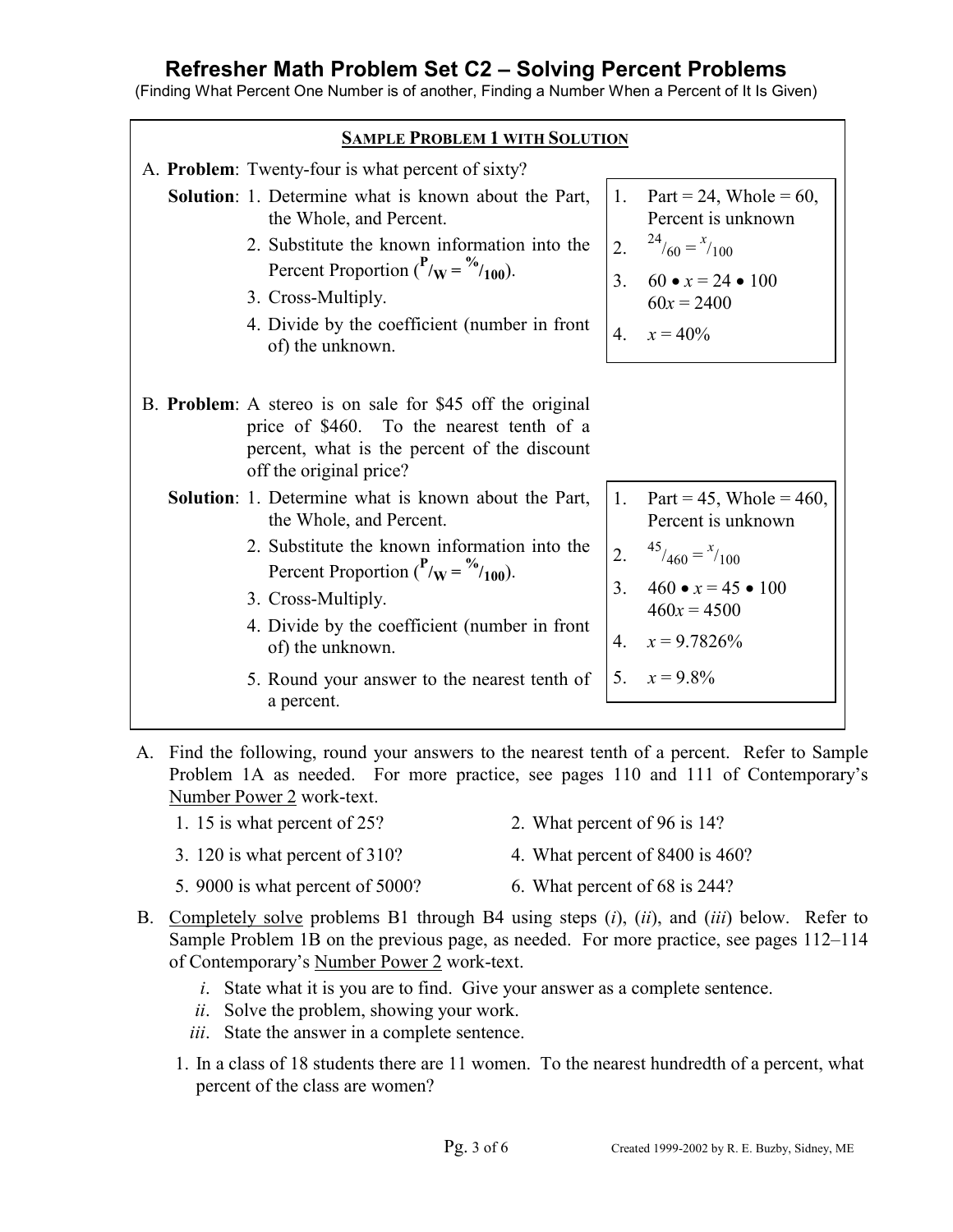(Finding What Percent One Number is of another, Finding a Number When a Percent of It Is Given)

- 2. One year ago the population of Smalltown was 8,600. During the past year the population increased by 360. To the nearest tenth of a percent, the increase represents what percent of the population a year ago?
- 3. The Hendricks bought a used car for \$8,500 last year. During the past year the value of the car decreased \$1700. The decrease in value represents what percent of the original price?
- 4. On average, Jim spends \$75 of his \$525 weekly take-home on groceries. To the nearest tenth of a percent, what percent of his take-home pay does Jim spend on groceries?

#### **III. FINDING A NUMBER WHEN A PERCENT OF IT IS GIVEN**

| <b>SAMPLE PROBLEM 2 WITH SOLUTION</b>                                                                                                                                                                            |               |                                                             |  |  |  |
|------------------------------------------------------------------------------------------------------------------------------------------------------------------------------------------------------------------|---------------|-------------------------------------------------------------|--|--|--|
| A. <b>Problem</b> : Sixty-five percent of what number is 52?                                                                                                                                                     |               |                                                             |  |  |  |
| <b>Solution</b> : 1. Determine what is known about the Part,<br>the Whole, and Percent.                                                                                                                          |               | 1. Part = 52, Whole is<br>unknown, Percent = $65$           |  |  |  |
| 2. Substitute the known information into the<br>Percent Proportion $\binom{P}{w} = \frac{\%}{100}$ .                                                                                                             |               | 2. $\frac{52}{W} = \frac{65}{100}$                          |  |  |  |
| 3. Cross-Multiply.                                                                                                                                                                                               | $\mathcal{E}$ | $65 \bullet W = 52 \bullet 100$<br>$65W = 5200$             |  |  |  |
| 4. Divide by the coefficient (number in front<br>of) the unknown.                                                                                                                                                | $4_{\cdot}$   | $W=80$                                                      |  |  |  |
| B. Problem: Your bank requires a 15% down payment<br>when purchasing a home. To the nearest<br>thousand dollars, what is the most you could<br>pay for a house if you have \$11,000 to use as<br>a down payment. |               |                                                             |  |  |  |
| <b>Solution</b> : 1. Determine what is known about the Part,<br>the Whole, and Percent.                                                                                                                          | 1.            | Part = $11,000$ , Whole is<br>unknown, Percent = $15$       |  |  |  |
| 2. Substitute the known information into the<br>Percent Proportion ( $P_{\text{W}} = \frac{\%}{100}$ ).                                                                                                          |               | 2. $\frac{11,000}{W} = \frac{15}{100}$                      |  |  |  |
| 3. Cross-Multiply.                                                                                                                                                                                               |               | 3. $15 \bullet W = 11,000 \bullet 100$<br>$15W = 1,100,000$ |  |  |  |
| 4. Divide by the coefficient (number in front<br>of) the unknown.                                                                                                                                                | 4.            | $W = $73,333.33$                                            |  |  |  |
| 5. Round to the nearest thousand dollars.                                                                                                                                                                        | 5.            | $W = $73,000$                                               |  |  |  |

- A. Find the following, round your answers to the nearest tenth of a unit. Refer to Sample Problem 2A on the previous page, as needed. For more practice, see pages 115 and 116 of Contemporary's Number Power 2 work-text.
	- 1. 20% of what number is 90? 2. 350 is 85% of what number?
	- 3. 145% of what number is 220? 4. 32.5% of what number is 12?
	- 5. 10 is  $200\%$  of what number?
- 6. 65 is  $33<sup>1</sup>/3$ % of what number?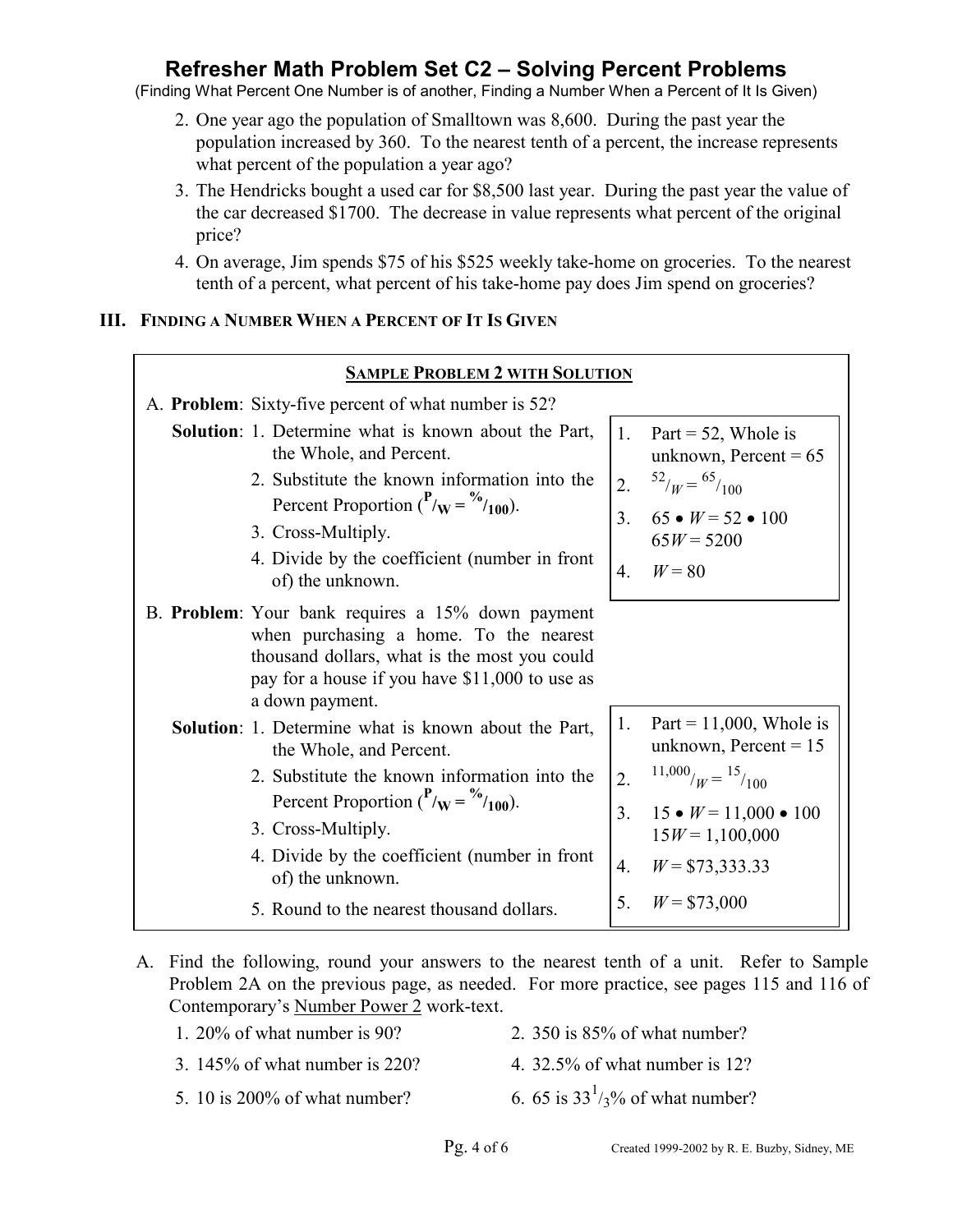(Finding What Percent One Number is of another, Finding a Number When a Percent of It Is Given)

- B. Completely solve problems B1 through B4 using steps (*i*), (*ii*), and (*iii*) below. Refer to Sample Problem 2B on the previous page, as needed. For more practice, see pages 117 and 118 of Contemporary's Number Power 2 work-text.
	- *i*. State what it is you are to find. Give your answer as a complete sentence.
	- *ii*. Solve the problem, showing your work.
	- *iii*. State the answer in a complete sentence.
	- 1. Ruth got 17 questions right on a test. If this is 85% of the questions, how many questions were on the test?
	- 2. Drive-Away Auto requires 20% down on the purchase of a used car. If Jim has \$1100 to use as a down payment, what is the most expensive car he could buy?
	- 3. Lynn had to pay \$450 in interest on a loan. If this is 9% of the total loan, how much was the loan?
	- 4. Paul's weekly take-home pay is \$348.46. If this is 82% of his gross pay, what is his gross pay?

#### **IV. MIXED PERCENT PROBLEM PRACTICE**

- A. Find the following, round your answers to the nearest hundredth of a unit. Refer to Sample Problems 1A and 2A, as needed. For more practice, see page 119 of Contemporary's Number Power 2 work-text.
	- 1. What is  $12^4$ / $5\%$  of 130? 2. What percent of 95 is 75?
	- 3. 1225 is what percent of 1500? 4. What number is 250% of 89?
	- 5. 15.8% of what number is 43.7? 6. 6.5% of 85 is what number?
- B. Completely solve problems B1 through B6 using steps (*i*), (*ii*), and (*iii*) below. Refer to Sample Problems 2A and 2B, as needed. For more practice, see page 120 of Contemporary's Number Power 2 work-text.
	- *i*. State what it is you are to find. Give your answer as a complete sentence.
	- *ii*. Solve the problem, showing your work.
	- *iii*. State the answer in a complete sentence.
	- 1. Maine sales tax is currently 5.5%. How much tax would you pay on a blouse costing \$23.95?
	- 2. Bill had to pay \$262.50 on interest on a loan of \$2500. The interest represents what percent of the loan?
	- 3. On average, the Jones family spends 12% of their monthly income on groceries. If they typically spend \$450 a months on groceries, what is their monthly income?
	- 4. Paula got a 25-cent per hour raise in pay. To the nearest hundredth of a percent, what percent of her old pay is her raise if she was making \$6.85 an hour before the raise?
	- 5. A refrigerator that normally sells for \$850 is on sale for  $12^{1/2}$ % off. How much will you save if you buy the refrigerator while it is on sale?
		- 6. Kurt has been dieting for three months. During that time he lost 16 pounds, which was  $7<sup>1</sup>/2$ % of his original weight. To the nearest pound, what was Kurt's original weight?